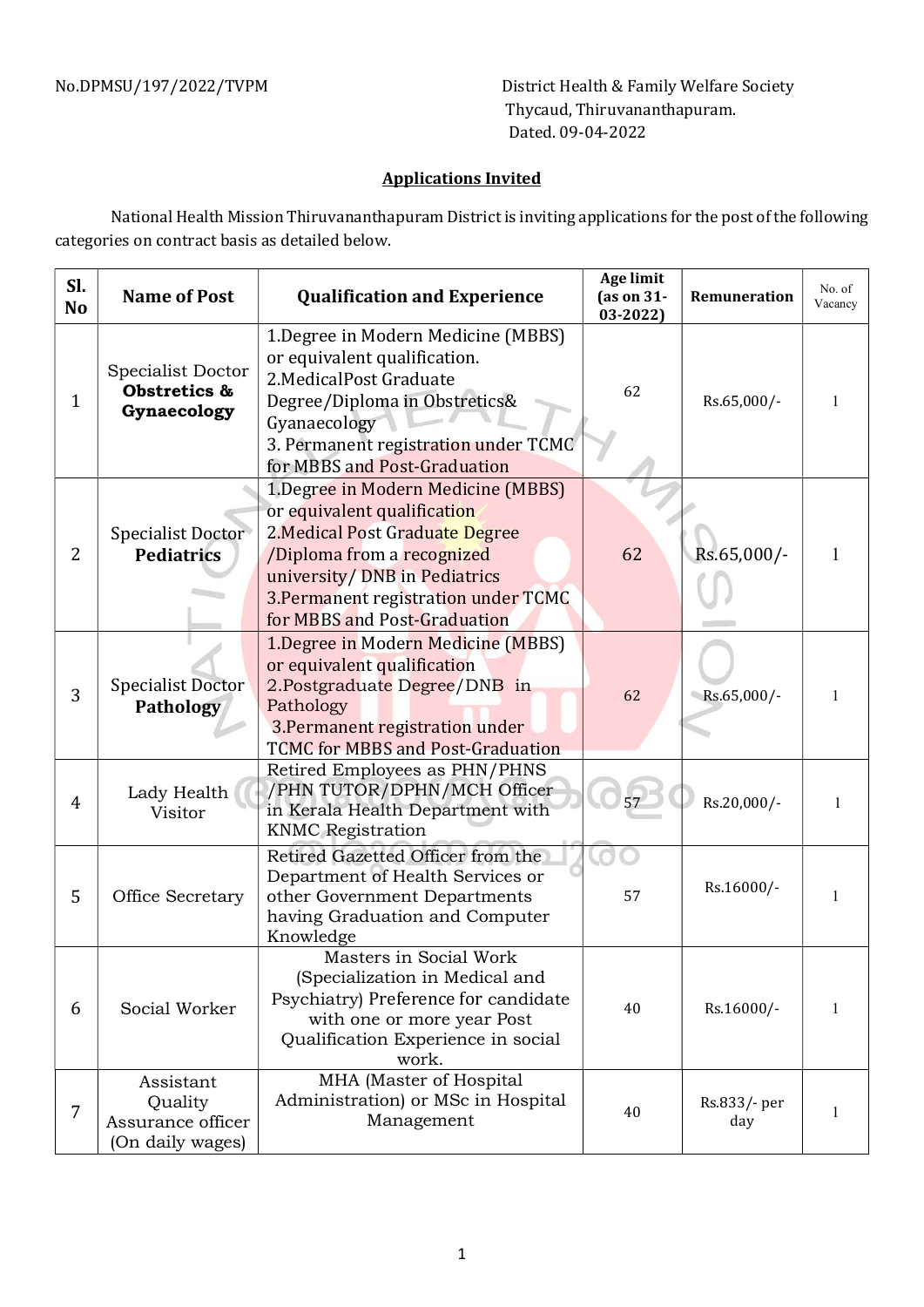## GENERAL TERMS AND CONDITIONS:

- 1. The applications are to be submitted through www.arogyakeralam.gov.in or nhmtvm.com websites. Only such application will be considered.
- 2. Incomplete applications will be summarily rejected.
- 3. Application Fee of Rs. 250/- (Rupees Two Hundred and fifty only) should be remitted in favor of ""DHFWS-OTHERS TRIVANDRUM". ". Payable at Thiruvananthapuram as demand draft (DD)
- 4. Selection of the candidates will only be based on prescribed qualification, experience and performance in test/interview as per the Circular No : NHM/4827/ADMN1/ 2019/SPMSU dated 28.10.2019
- 5. The successful candidate will have to enter into a contract with the District Health and Family Welfare Society (Arogyakeralam) Thiruvananthapuram District.
- 6. The successful candidates will be appointed on contract basis initially for a period of three months only. The District Health & Family Welfare Society (Arogyakeralam) may at its discretion, based on the performance and integrity of the successful candidate, may extend the period of contract.
- 7. Candidate should be willing to work in any institution in Thiruvananthapuram District as decided by the Society.
- 8. The vacancies are for immediate requirement and the society may prioritize the interview for different category of posts, on the basis of requirements.
- 9. Educational qualification for above mentioned posts should be obtained via regular mode of study and the course should be recognized by Government of Kerala.
- 10. Claims in respect of qualifications/experience and etc. should be supported by copies of relevant documents; candidates may be required to produce the originals at the time of interview/ certificate verification process. നന്തപുരം
- 11. No TA/DA will be paid for the interview.
- 12. All communications from the Society will be intimated to the candidates through e-mail. Candidates are advised to check the website "nhmtvm.com" regularly for updates/notices and announcements.
- 13. The posts are temporary in nature during the period of the operation of the Mission and no claim for permanency of job or labor claims to the NHM, DHS or the government.
- 14. Canvasing in any form will lead to automatic disqualification. Candidates are advised to desist from such unholy practices.
- 15. Online Applications SHOULD BE submitted before 20.04.2022 Wednesday 5.00 pm.
- 16. The print outs of the following documents should be submitted/send to The DPM Office, Thycaud, Trivandrum by person or post to the following address: